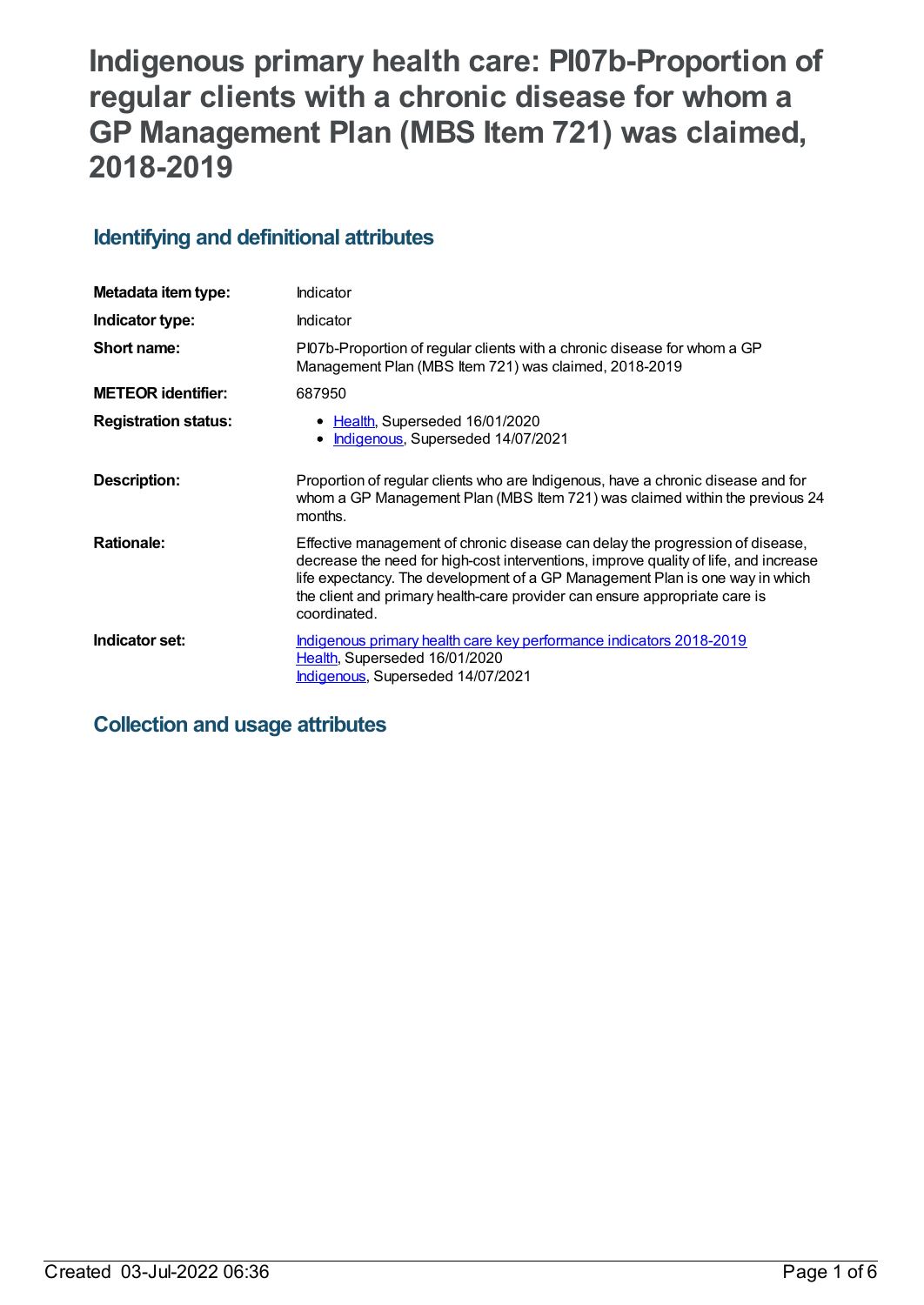| <b>Computation description:</b> | Proportion of regular clients who are Indigenous, have a chronic disease and for<br>whom a GP Management Plan (MBS Item 721) was claimed within the previous 24<br>months.                                                                                                                                                                                                                             |
|---------------------------------|--------------------------------------------------------------------------------------------------------------------------------------------------------------------------------------------------------------------------------------------------------------------------------------------------------------------------------------------------------------------------------------------------------|
|                                 | 'Regular client' refers to a client of an Australian Government Department of Health-<br>funded primary health-care service (that is required to report against the Indigenous<br>primary health care key performance indicators) who has an active medical record;<br>that is, a client who has attended the Department of Health-funded primary health-<br>care service at least 3 times in 2 years. |
|                                 | GP Management Plan (MBS Item 721): The Chronic Disease Management<br>(CDM) Medicare items on the Medicare Benefits Schedule (MBS) enable GPs to<br>plan and coordinate the health care of patients with chronic or terminal medical<br>conditions (DoH 2016). GP Management Plans, for the purpose of this indicator,<br>are defined in the MBS (Item 721).                                            |
|                                 | Services taking part in the Health Care Homes Trial: For the duration of the Health<br>Care Homes trial (currently 1 October 2017 to 30 November 2019), clients who are<br>part of the trial will be deemed to have had an MBS Item 721 claimed if there is<br>evidence of a GP Management Plan recorded.                                                                                              |
|                                 | Presented as a percentage.                                                                                                                                                                                                                                                                                                                                                                             |
|                                 | Calculated separately for each chronic disease type:                                                                                                                                                                                                                                                                                                                                                   |
|                                 | a) Type II diabetes                                                                                                                                                                                                                                                                                                                                                                                    |
|                                 | Exclude Type I diabetes, secondary diabetes, gestational diabetes mellitus (GDM),<br>previous GDM, impaired fasting glucose, impaired glucose tolerance.                                                                                                                                                                                                                                               |
|                                 | b) Cardiovascular disease                                                                                                                                                                                                                                                                                                                                                                              |
|                                 | c) Chronic obstructive pulmonary disease                                                                                                                                                                                                                                                                                                                                                               |
|                                 | d) Chronic kidney disease                                                                                                                                                                                                                                                                                                                                                                              |
|                                 | At this stage, this indicator is only calculated for Type II diabetes as currently this<br>is the only relevant chronic disease type with an agreed national definition.                                                                                                                                                                                                                               |
| <b>Computation:</b>             | (Numerator ÷ Denominator) x 100                                                                                                                                                                                                                                                                                                                                                                        |
| Numerator:                      | Calculation A: Number of regular clients who are Indigenous, have Type II diabetes<br>and for whom a GP Management Plan (MBS Item 721) was claimed within the<br>previous 24 months.                                                                                                                                                                                                                   |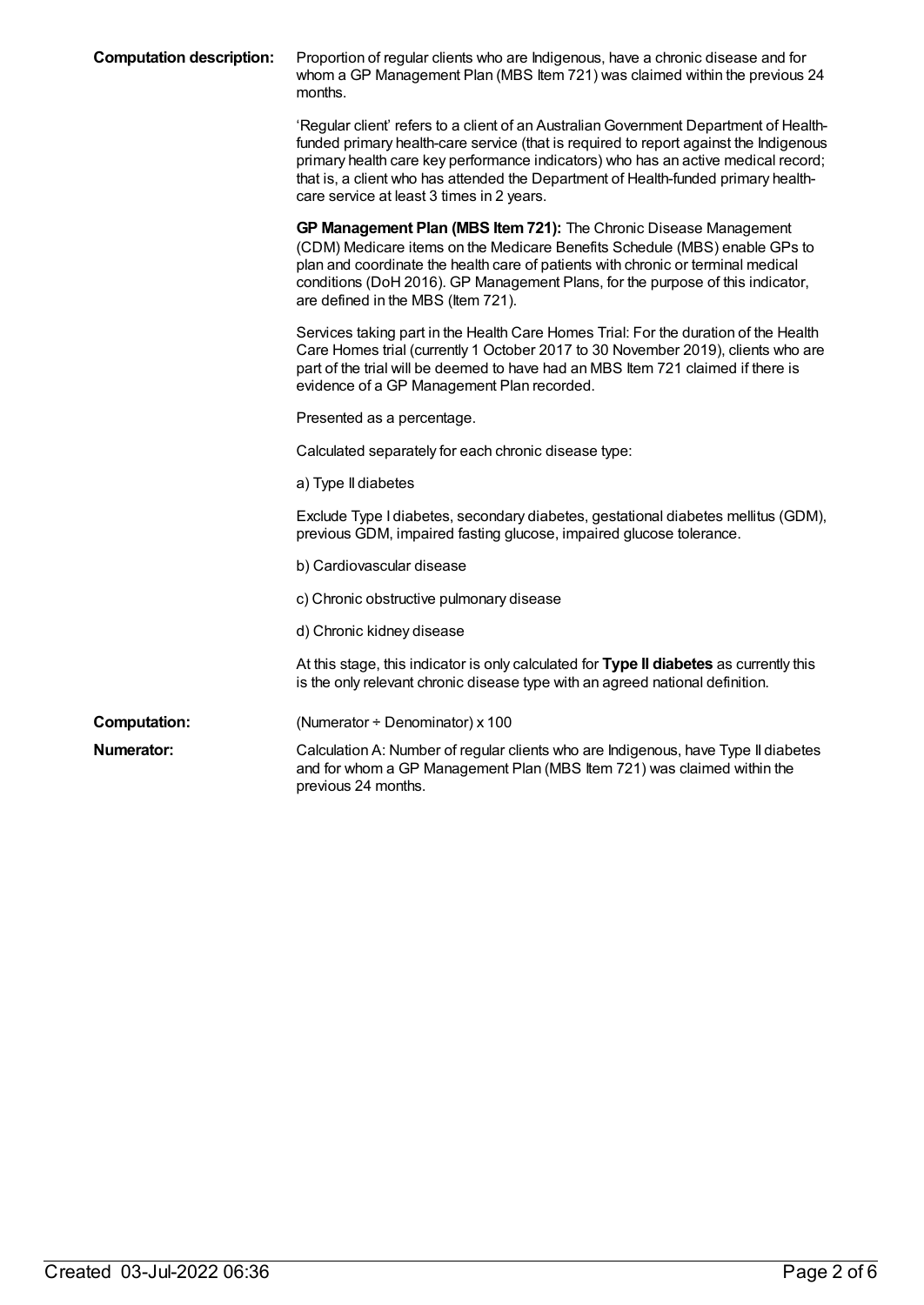[Person—diabetes](https://meteor.aihw.gov.au/content/270194) mellitus status, code NN

**Data Source**

[Indigenous](https://meteor.aihw.gov.au/content/430643) primary health care data collection

**NMDS / DSS**

[Indigenous](https://meteor.aihw.gov.au/content/694101) primary health care NBEDS 2018-19

**Guide for use**

Type II diabetes only.

#### **Data Element / Data Set**

Person-GP [Management](https://meteor.aihw.gov.au/content/504966) Plan (MBS Item 721) indicator, yes/no code N

**Data Source**

[Indigenous](https://meteor.aihw.gov.au/content/430643) primary health care data collection

**NMDS / DSS**

[Indigenous](https://meteor.aihw.gov.au/content/694101) primary health care NBEDS 2018–19

#### **Data Element / Data Set**

[Person—Indigenous](https://meteor.aihw.gov.au/content/602543) status, code N

**Data Source**

[Indigenous](https://meteor.aihw.gov.au/content/430643) primary health care data collection

**NMDS / DSS**

[Indigenous](https://meteor.aihw.gov.au/content/694101) primary health care NBEDS 2018-19

### **Data Element / Data Set**

[Person—regular](https://meteor.aihw.gov.au/content/686291) client indicator, yes/no code N

**Data Source**

[Indigenous](https://meteor.aihw.gov.au/content/430643) primary health care data collection

**NMDS / DSS**

[Indigenous](https://meteor.aihw.gov.au/content/694101) primary health care NBEDS 2018–19

**Denominator:** Calculation A: Total number of regular clients who are Indigenous and have Type II diabetes.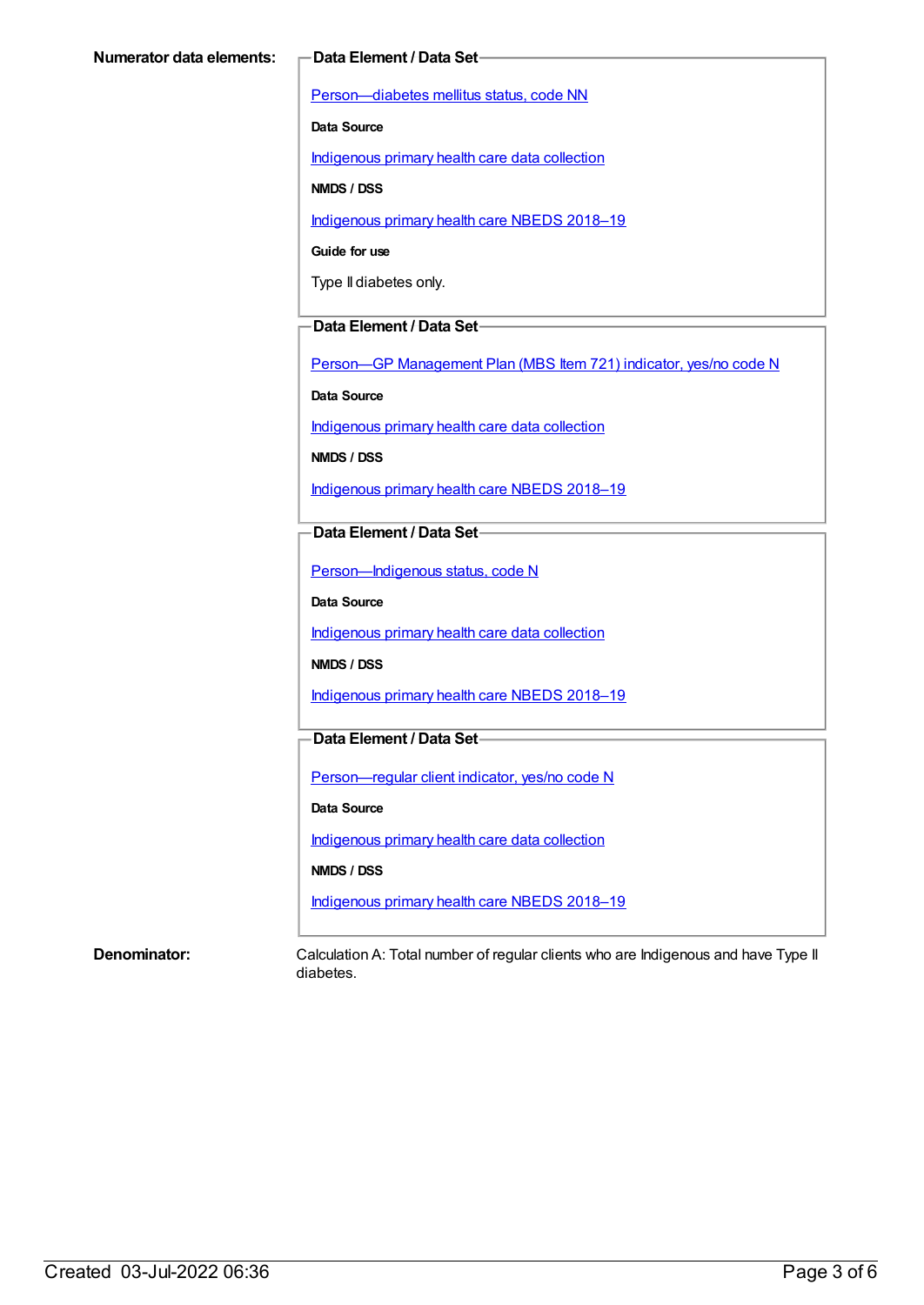#### **Denominator data elements:**

#### **Data Element / Data Set**

[Person—diabetes](https://meteor.aihw.gov.au/content/270194) mellitus status, code NN

**Data Source**

[Indigenous](https://meteor.aihw.gov.au/content/430643) primary health care data collection

**NMDS / DSS**

[Indigenous](https://meteor.aihw.gov.au/content/694101) primary health care NBEDS 2018-19

**Guide for use**

Type II diabetes only.

#### **Data Element / Data Set**

[Person—Indigenous](https://meteor.aihw.gov.au/content/602543) status, code N

**Data Source**

[Indigenous](https://meteor.aihw.gov.au/content/430643) primary health care data collection

**NMDS / DSS**

[Indigenous](https://meteor.aihw.gov.au/content/694101) primary health care NBEDS 2018–19

#### **Data Element / Data Set**

[Person—regular](https://meteor.aihw.gov.au/content/686291) client indicator, yes/no code N

**Data Source**

[Indigenous](https://meteor.aihw.gov.au/content/430643) primary health care data collection

**NMDS / DSS**

[Indigenous](https://meteor.aihw.gov.au/content/694101) primary health care NBEDS 2018-19

#### **Disaggregation:** 1. Sex:

- a) Male b) Female
- 2. Age group: a) 0–4 years b) 5–14 years c) 15–24 years d) 25–34 years e) 35–44 years f) 45–54 years g) 55–64 years h) 65 years and over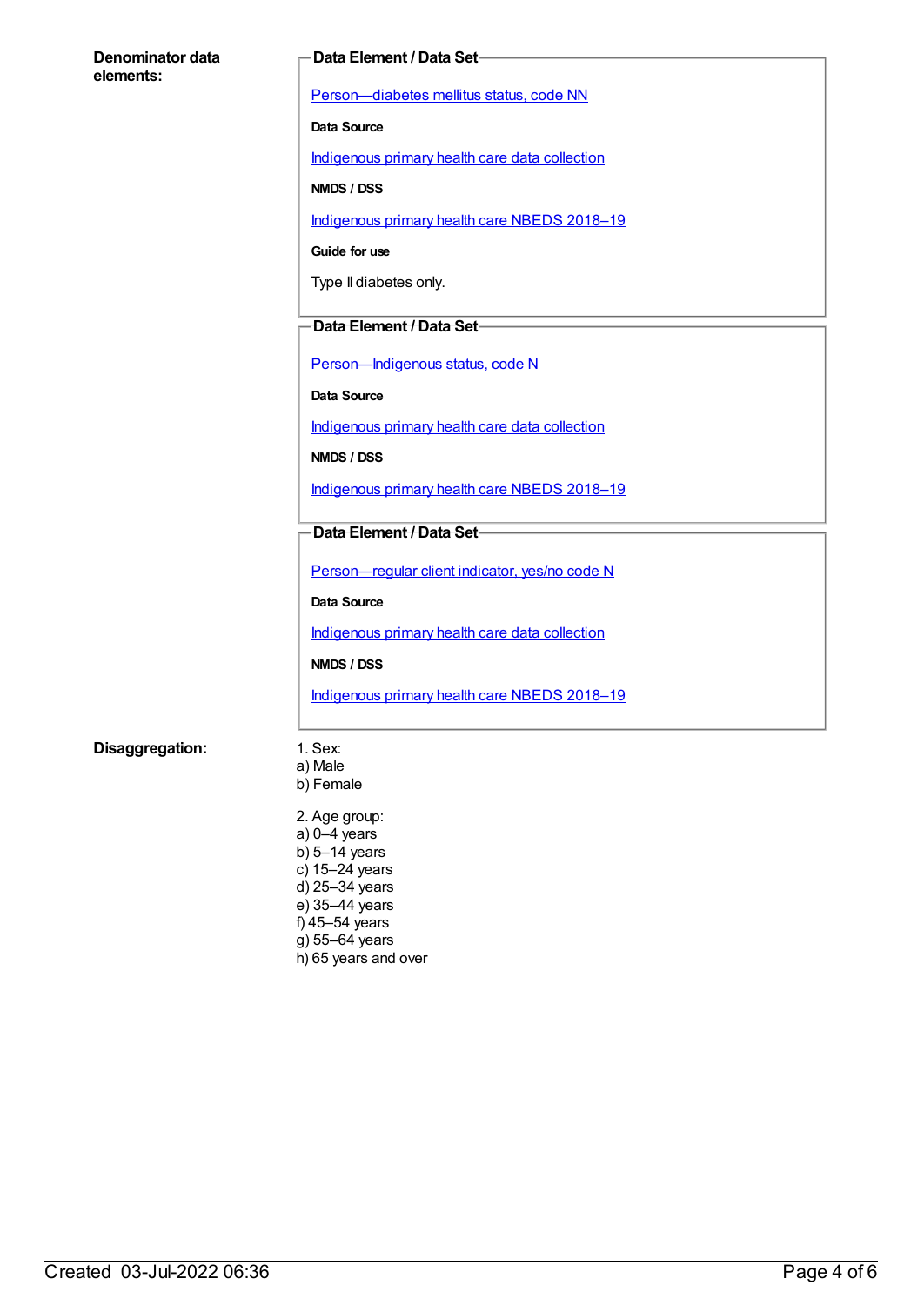#### **Disaggregation data elements:**

#### **Data Element / Data Set**

[Person—age,](https://meteor.aihw.gov.au/content/303794) total years N[NN]

**Data Source**

[Indigenous](https://meteor.aihw.gov.au/content/430643) primary health care data collection

**NMDS / DSS**

[Indigenous](https://meteor.aihw.gov.au/content/694101) primary health care NBEDS 2018-19

### **Data Element / Data Set**

Person-sex, code X

**Data Source**

[Indigenous](https://meteor.aihw.gov.au/content/430643) primary health care data collection

**NMDS / DSS**

[Indigenous](https://meteor.aihw.gov.au/content/694101) primary health care NBEDS 2018-19

# **Representational attributes**

| <b>Representation class:</b> | Percentage |  |
|------------------------------|------------|--|
| Data type:                   | Real       |  |
| Unit of measure:             | Person     |  |
| Format:                      | N[N].N     |  |
|                              |            |  |

#### **Indicator conceptual framework**

**Framework and dimensions: [Continuous](https://meteor.aihw.gov.au/content/410684)** 

# **Data source attributes**

| Data sources: | Data Source                                    |
|---------------|------------------------------------------------|
|               | Indigenous primary health care data collection |
|               | Frequency                                      |
|               | 6 monthly                                      |
|               | Data custodian                                 |
|               | Australian Institute of Health and Welfare.    |

# **Accountability attributes**

|                      | <b>Further data development</b> / Further work is required to reach agreement on national definitions for other chronic |
|----------------------|-------------------------------------------------------------------------------------------------------------------------|
| collection required: | diseases including cardiovascular disease, chronic obstructive pulmonary disease                                        |
|                      | and chronic kidney disease.                                                                                             |

# **Source and reference attributes**

| <b>Submitting organisation:</b> | Australian Institute of Health and Welfare |
|---------------------------------|--------------------------------------------|
|                                 | Australian Government Department of Health |